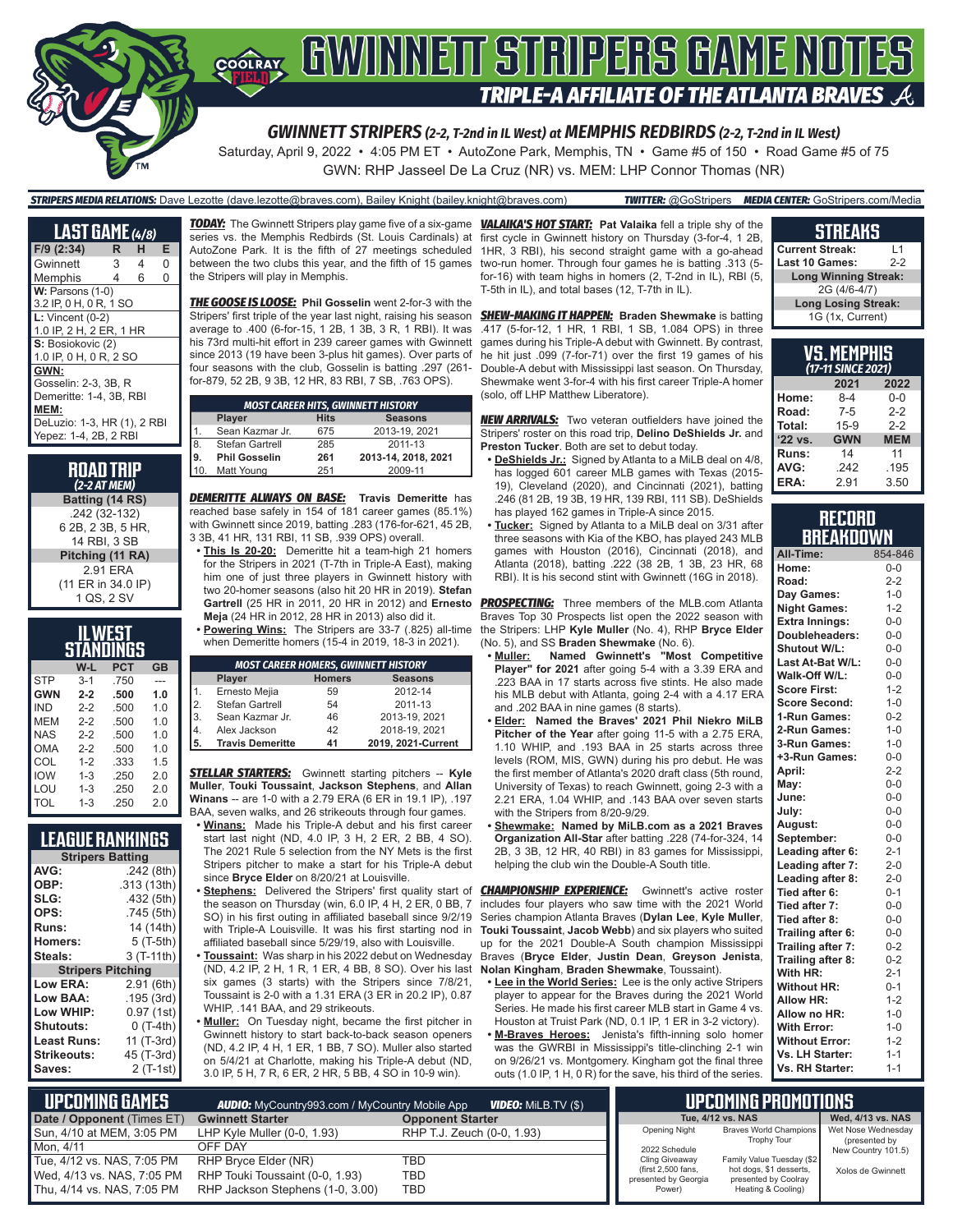## **NOTES, ETC.**



#### *SATURDAY, APRIL 9, 2022 AT MEMPHIS*

| <b>MANAGER MATT TUIASOSOPO</b>                                                                                                                                                                                                                                                                                                                                                                                                                                                                                                                                                                                                                                                                                                                                 | <b>VS.2022 OPPONENTS</b>                                                                                                                                                                                                                                                                                                                                                                                                                                                                                                                                                 |
|----------------------------------------------------------------------------------------------------------------------------------------------------------------------------------------------------------------------------------------------------------------------------------------------------------------------------------------------------------------------------------------------------------------------------------------------------------------------------------------------------------------------------------------------------------------------------------------------------------------------------------------------------------------------------------------------------------------------------------------------------------------|--------------------------------------------------------------------------------------------------------------------------------------------------------------------------------------------------------------------------------------------------------------------------------------------------------------------------------------------------------------------------------------------------------------------------------------------------------------------------------------------------------------------------------------------------------------------------|
| Matt Tuiasosopo enters his second season as the manager of the Stripers in 2022<br>He was named the seventh manager in Gwinnett history on 3/30/21, making him<br>the first former Gwinnett player to manage the club (played OF/1B from 2016-17)<br>In 2021, he guided the Stripers to a 71-58 record (3rd in Triple-A East Southeast<br>Division)  On 5/4/21 at Charlotte, he became the youngest manager in Gwinnett<br>history (34 years, 11 months, 25 days)  From 7/8/21-9/21/21, his Stripers owned<br>the best record in Triple-A Baseball (45-19, .703)  Began his managerial career<br>with Class-A Rome in 2019, earning Atlanta's Bobby Cox Award for Minor League<br>Manager of the Year  Coached at the Braves' Alternate Training Site in 2020. | Home<br>Road<br>Total<br>Home<br>Road<br>Total<br><b>IND</b><br><b>BUF</b><br>$0 - 0$<br>$0-0$<br>$0-0$<br>$0-0$<br>$0-0$<br>$0 - 0$<br>LOU<br><b>CLT</b><br>$0-0$<br>$0-0$<br>$0-0$<br>$0 - 0$<br>$0-0$<br>$0 - 0$<br><b>MEM</b><br>$2 - 2$<br><b>DUR</b><br>$0-0$<br>$0-0$<br>$2 - 2$<br>$0-0$<br>$0-0$<br><b>NAS</b><br>$0 - 0$<br>$0-0$<br><b>JAX</b><br>$0-0$<br>$0 - 0$<br>$0-0$<br>$0-0$<br>LHV<br>$0 - 0$<br>$0-0$<br>$0 - 0$<br><b>NOR</b><br>$0 - 0$<br>$0-0$<br>$0-0$<br><b>WEST</b><br>$0-0$<br>$2 - 2$<br>$2 - 2$<br><b>EAST</b><br>$0-0$<br>$0-0$<br>$0-0$ |
| Tuiasosopo's Managerial Career<br>W-L<br><b>PCT</b><br><b>Playoffs</b><br>Games<br>73-60<br>With Gwinnett (2 Seasons):<br>133<br>.549<br>0<br>272<br>MiLB Career (3 Seasons):<br>138-134<br>.507<br>$\mathbf 0$                                                                                                                                                                                                                                                                                                                                                                                                                                                                                                                                                |                                                                                                                                                                                                                                                                                                                                                                                                                                                                                                                                                                          |
| EJECTIONS (0)                                                                                                                                                                                                                                                                                                                                                                                                                                                                                                                                                                                                                                                                                                                                                  | LAST AT-BAT WINS (0)                                                                                                                                                                                                                                                                                                                                                                                                                                                                                                                                                     |
| Date/Inning<br><b>Umpire</b><br>Player/Coach                                                                                                                                                                                                                                                                                                                                                                                                                                                                                                                                                                                                                                                                                                                   | The Stripers are 0-0 ( .--- ) in games decided in the last at-bat in 2022.<br>Date/Opponent<br><b>Score</b><br>Game-Winning Play (*=Walk-Off)                                                                                                                                                                                                                                                                                                                                                                                                                            |
| <b>TEAM DEFENSE (T-2ND IN INTERNATIONAL LEAGUE)</b><br><b>PCT</b><br><b>TC</b><br>PO<br>A<br>E<br>G<br><b>DP</b><br><b>TP</b><br>143<br>.993<br>$\overline{4}$<br>104<br>38<br>$\mathbf{1}$<br>5<br>$\mathbf 0$<br><b>SB</b><br>$\mathsf{cs}$<br><b>ATT</b><br><b>PCT</b><br><b>PB</b><br>W-L<br><b>Catchers</b><br>Casteel, Ryan<br>$\mathbf{1}$<br>$\mathbf 0$<br>$\mathbf{1}$<br>.000<br>0<br>$1 - 0$                                                                                                                                                                                                                                                                                                                                                       |                                                                                                                                                                                                                                                                                                                                                                                                                                                                                                                                                                          |
| Pabst, Arden<br>$\mathbf 0$<br>$\mathbf 0$<br>0<br>$0-0$<br>0<br>$---$<br>Tromp, Chadwick<br>.000<br>$\mathbf 0$<br>4<br>0<br>4<br>$1 - 2$<br>$\overline{5}$<br>$\overline{0}$<br>$\overline{5}$<br>$\overline{0}$<br>Total:<br>$2 - 2$<br>.000<br><b>Outfield Assists (1):</b><br>Dean (1)<br>Pitcher Pickoffs (1):<br>Kingham (1)<br><b>Catcher Pickoffs (0):</b>                                                                                                                                                                                                                                                                                                                                                                                            | <b>GWINNETT PLAYERS USED (27 IN 2022)</b><br>Pitchers (15)<br>Position (12)<br>Alaniz, R.J.<br>Casteel, Ryan<br>Brach, Brad<br>Dean, Justin<br>Brennan, Brandon<br>Demeritte, Travis<br>Burrows, Thomas<br>Goins, Ryan<br>Elledge, Seth<br>Gonzalez, Yariel<br>Johnstone, Connor<br>Gosselin, Phil<br>Kingham, Nolan<br>Jenista, Greyson<br>Lee, Dylan<br>Nogowski, John<br>Pabst, Arden<br>Muller, Kyle<br>Sittinger, Brandyn<br>Shewmake, Braden<br>Stephens, Jackson<br>Tromp, Chadwick<br>Tonkin, Michael<br>Valaika, Pat                                            |
| <b>STARTS</b><br><b>By Batting Order</b><br>1: Gosselin (4)<br>2: Goins (2), Valaika (2)<br>3:<br>Demeritte (4)<br>Nogowski (4)<br>4:<br>Y. Gonzalez (2), Valaika (2)<br>5:                                                                                                                                                                                                                                                                                                                                                                                                                                                                                                                                                                                    | Toussaint, Touki<br>Vincent, Nick<br>Winans, Allan<br>Italics = Player no longer in Braves organization                                                                                                                                                                                                                                                                                                                                                                                                                                                                  |
| Shewmake (3), Goins (1)<br>6:<br>Tromp (2), Casteel (1), Y. Gonzalez (1)<br>7:<br>Jenista (2), Pabst (1), Tromp (1)<br>8:<br>Dean $(4)$<br>9:<br><b>By Position</b><br>Tromp (3), Casteel (1)<br>C:                                                                                                                                                                                                                                                                                                                                                                                                                                                                                                                                                            | <b>BASS-LANTA</b><br>0 players have played for both Gwinnett and Atlanta in 2022:                                                                                                                                                                                                                                                                                                                                                                                                                                                                                        |
| 1B: Nogowski (4)<br>2B: Goins (2), Valaika (2)<br>3B: Y. Gonzalez (2), Gosselin (1), Valaika (1)<br>SS: Shewmake (3), Goins (1)<br>LF: Gosselin (2), Demeritte (1), Jenista (1)<br>CF: Dean(4)<br>RF: Demeritte (3), Jenista (1)<br>DH: Y. Gonzalez (1), Gosselin (1), Pabst (1), Valaika (1)                                                                                                                                                                                                                                                                                                                                                                                                                                                                  | <b>ATLANTA BRAVES REHAB ASSIGNMENTS (O IN 2022)</b><br>Injury (IL Date)<br>Player<br><b>Rehab Dates</b><br>-2-                                                                                                                                                                                                                                                                                                                                                                                                                                                           |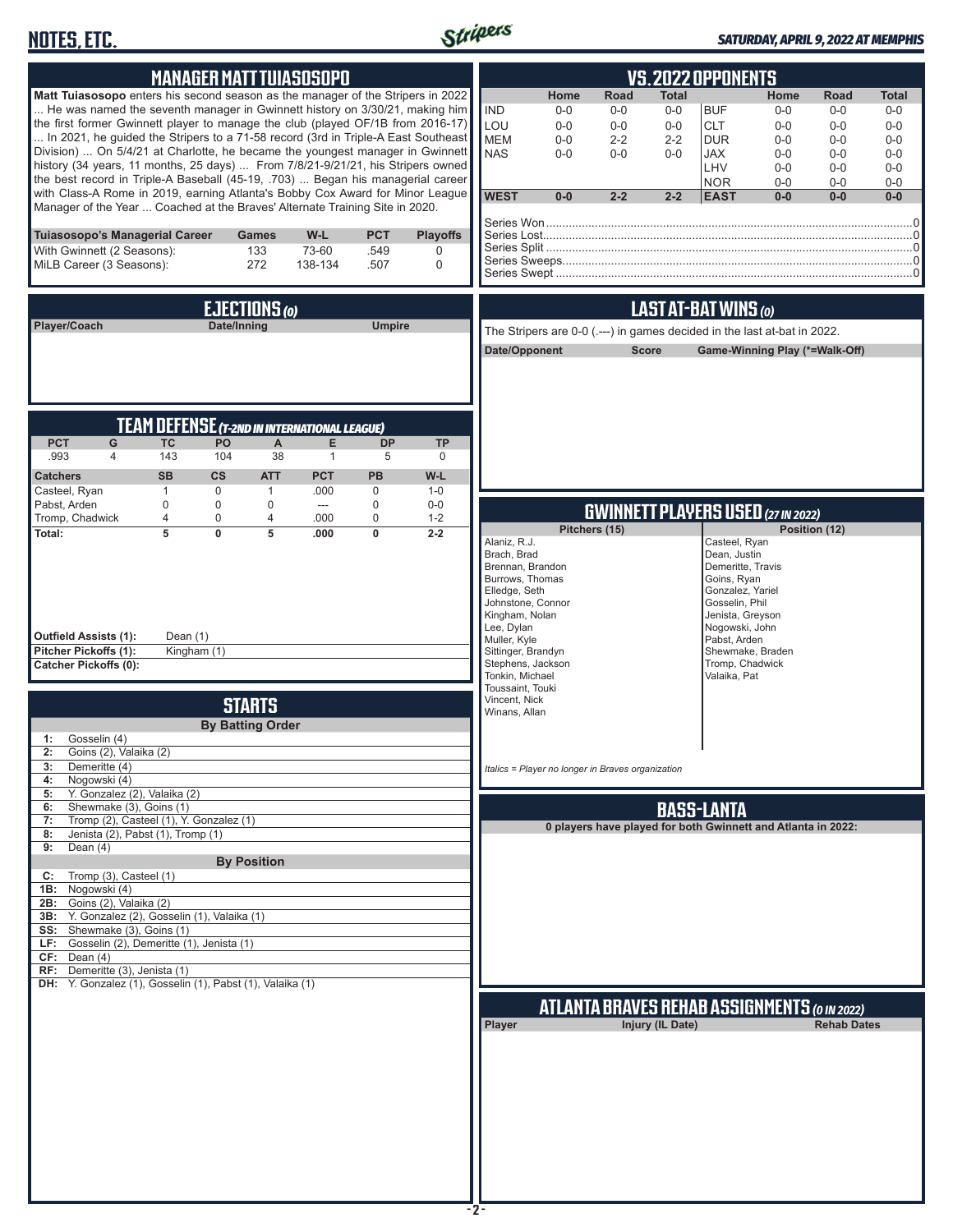## **STARTING PITCHER**



**BIO ON PAGE 39 OF MEDIA GUIDE**

#### *SATURDAY, APRIL 9, 2022 AT MEMPHIS*

# **60****Jasseel de la cruz**

| B/T: | R/R   | <b>BORN:</b> 6/26/97 in Hato Mayor, Dominican Republic (age 24)       |
|------|-------|-----------------------------------------------------------------------|
| HT:  | $6-1$ | <b>ACQUIRED:</b> Signed by the Braves as a minor league free agent on |
| WT:  | 195   | $3/13/22$ .                                                           |

*TODAY'S START:* **Jasseel De La Cruz** makes his first start of the season in game five of a six-game series at Memphis ... It is his 21st career appearance (16th start) with Gwinnett since 2021 (1-3, 7.03 ERA, 1.70 WHIP, .278 BAA) ... In 15 Triple-A starts, is 0-3 with a 7.02 ERA and .284 BAA ... In eight Triple-A road outings (6 starts), is 0-1 with an 8.27 ERA and .282 BAA ... In three Triple-A daytime outings (2 starts), is 0-1 with a 9.00 ERA and .282 BAA.

*2022 SPRING TRAINING:* De La Cruz was a non-roster invitee to Braves Spring Training and pitched once in relief, 3/18 vs. Minnesota (save, 1.0 IP, 3 H, 1 R, 1 ER, 0 BB, 0 SO in 3-1 win) ... He was reassigned to minor league camp on 3/20.

*2021 SEASON:* De La Cruz entered the year ranked the Braves' No. 9 prospect by MLB.com ... Made his Triple-A debut with Gwinnett, going 1-3 with a 7.03 ERA, 1.70 WHIP, and .278 BAA in 20 games (15 starts) ... Pitched as both a starter (0-3, 7.02 ERA, .284 BAA in 15G) and reliever (1-0, 7.11 ERA, .217 BAA in 5G) ... Posted an 8.0-inning scoreless streak (2 H, 0 BB, 9 SO) over three games (2 starts) from 5/11- 5/19 ... On 7/10 vs. Nashville, earned his first career Triple-A win in relief (3.0 IP, 0 H, 0 R, 3 BB, 3 SO) ... Was on the Injured List from 8/16-9/15 ... Over his final four starts from 7/28-8/14, posted a 10.22 ERA (14 ER in 12.1 IP) ... Recalled once by Atlanta (5/8), but did not pitch before being optioned to Gwinnett (5/10) ... Non-tendered by the Braves on 11/30, but was re-signed as a MiLB free agent on 3/13/22.

**OWNER OF A NO-NO:** Named the Florida State League Pitcher of the Week on 5/19/19 after throwing a no-hitter for the Advanced-A Florida Fire Frogs on 5/18/19 vs. Jupiter ... Walked two hitters and struck out four in the first no-no in Fire Frogs history as Florida won 12-0.

|                |         |            | DE LA CRUZ'S 2022 STATS |       |     |           |           |                 |            |
|----------------|---------|------------|-------------------------|-------|-----|-----------|-----------|-----------------|------------|
| I Team         | W-L     | <b>ERA</b> | G/GS                    | ΙP    | ER  | <b>HR</b> | <b>BB</b> | SO <sub>2</sub> | <b>BAA</b> |
| Gwinnett (AAA) | $0 - 0$ | 0.00       | 0/0                     | 0.0   |     |           |           |                 | .000       |
| MiLB Career:   | 17-20   | 4.18       | 96/65                   | 348.2 | 162 | 25        | 157       | 315             | .232       |
| MLB Career:    | $0 - 0$ | - --       | 0/0                     | 0.0   |     |           |           |                 | $---$      |

| DE LA CRUZ'S 2022 SPLITS (WITH GWINNETT) |                                 |                  |                     |  |  |
|------------------------------------------|---------------------------------|------------------|---------------------|--|--|
| Home:                                    | $0-0, - -$ ERA (0G)             | Road:            | $0-0, - -$ ERA (0G) |  |  |
| Day:                                     | <sup>1</sup> 0−0, -.-- ERA (0G) | Night:           | 0-0, -.-- ERA (0G)  |  |  |
| <b>Starter:</b>                          | $0-0, - -$ ERA $(0G)$           | <b>Reliever:</b> | $0-0, - -$ ERA (0G) |  |  |
| Vs. LHB:                                 | .000 BAA, 0 HR                  | Vs. RHB:         | .000 BAA, 0 HR      |  |  |

|         |         |                          |   |    | DE LA CRUZ VS. MEMPHIS |   |    |           |           |           |
|---------|---------|--------------------------|---|----|------------------------|---|----|-----------|-----------|-----------|
|         | W-L     | <b>ERA</b>               | G | GS | IP                     | н | ER | <b>HR</b> | <b>BB</b> | <b>SO</b> |
| 2021:   | $0 - 1$ | 9.49                     |   |    | 12.1                   |   | 13 |           |           | 12        |
| 2022:   | $0-0$   | $\overline{\phantom{a}}$ |   |    | 0.0                    |   |    |           |           |           |
| Career: | $0 - 1$ | 9.49                     | ર | ર  | 121                    |   | 13 |           |           |           |

|                                                                                                                                                                                                                                                                                                                                               |               | <b>DE LA CRUZ'S HIGHS &amp; LOWS</b> |
|-----------------------------------------------------------------------------------------------------------------------------------------------------------------------------------------------------------------------------------------------------------------------------------------------------------------------------------------------|---------------|--------------------------------------|
|                                                                                                                                                                                                                                                                                                                                               | <b>Season</b> | Career (MiLB and MLB)                |
| IP:                                                                                                                                                                                                                                                                                                                                           | None          | 9.0 (5/18/19, FLA vs. JUP)           |
| $\begin{bmatrix} 1 & 0 \\ 0 & 0 \\ 0 & 0 \\ 0 & 0 \\ 0 & 0 \\ 0 & 0 \\ 0 & 0 \\ 0 & 0 \\ 0 & 0 \\ 0 & 0 \\ 0 & 0 \\ 0 & 0 \\ 0 & 0 \\ 0 & 0 \\ 0 & 0 \\ 0 & 0 \\ 0 & 0 \\ 0 & 0 \\ 0 & 0 \\ 0 & 0 \\ 0 & 0 \\ 0 & 0 \\ 0 & 0 \\ 0 & 0 \\ 0 & 0 \\ 0 & 0 \\ 0 & 0 & 0 \\ 0 & 0 & 0 \\ 0 & 0 & 0 \\ 0 & 0 & 0 \\ 0 & 0 & 0 & 0 \\ 0 & 0 & 0 & $ | None          | 10 (7/7/19, MIS vs. BLX)             |
|                                                                                                                                                                                                                                                                                                                                               | None          | 5 (3x, last: 7/15/19, MIS at JAX)    |
|                                                                                                                                                                                                                                                                                                                                               | None          | 9 (8/4/18, ROM at GVL)               |
|                                                                                                                                                                                                                                                                                                                                               | None          | 8 (7/4/18, ROM at ASH)               |
| Low-Hit CG:                                                                                                                                                                                                                                                                                                                                   | None          | 0 (5/18/19, FLA vs. JUP)             |
| Low-ER CG:                                                                                                                                                                                                                                                                                                                                    | None          | 0 (5/18/19, FLA vs. JUP)             |

#### *DE LA CRUZ'S CAREER ACCOLADES*

**2019:** Florida State League Pitcher of the Week (5/19/19).

## *DE LA CRUZ'S 2022 STARTS (ALL LEVELS)*

**Team Date/Opp. Result IP H R ER HR BB SO NP-S Catcher Opp. Starter Final Notes**

| <b>STRIPERS STARTING PITCHERS (4 IN 2022)</b> |         |            |           |    |         |                             |                            |                                              |
|-----------------------------------------------|---------|------------|-----------|----|---------|-----------------------------|----------------------------|----------------------------------------------|
| <b>Pitcher</b>                                | W-L     | <b>ERA</b> | <b>GS</b> | QS |         | <b>Team W-L Run Support</b> | <b>Last Gwinnett Start</b> | <b>Final Line</b>                            |
| De La Cruz, Jasseel                           | $0 - 0$ | $-1$       |           |    | $0-0$   | $0.00$ RPG $(0$ Tot.)       | N/A                        |                                              |
| Elder, Bryce                                  | $0-0$   | $-1 - 1$   |           |    | $0-0$   | $0.00$ RPG $(0$ Tot.)       | N/A                        |                                              |
| Muller, Kyle                                  | $0-0$   | 1.93       |           |    | $0 - 1$ | 1.00 RPG (1 Tot.)           | 4/5 at MEM (ND)            | 4.2 IP. 4 H. 1 R. 1 ER. 1 BB. 7 SO (77p/50s) |
| Stephens, Jackson                             | $1 - 0$ | 3.00       |           |    | $1 - 0$ | 4.00 RPG (4 Tot.)           | 4/7 at MEM (W)             | 6.0 IP, 4 H, 2 R, 2 ER, 0 BB, 7 SO (71p/52s) |
| Toussaint, Touki                              | $0-0$   | 1.93       |           |    | 1-0     | 4.00 RPG (4 Tot.)           | 4/6 at MEM (ND)            | 4.2 IP, 2 H, 1 R, 1 ER, 4 BB, 8 SO (80p/44s) |
| Winans, Allan                                 | $0-0$   | 4.50       |           |    | $0 - 1$ | 3.00 RPG (3 Tot.)           | 4/8 at MEM (ND)            | 4.0 IP, 3 H, 2 R, 2 ER, 2 BB, 4 SO (62p/39s) |
| Total:                                        | $1 - 0$ | 2.79       |           |    | $2 - 2$ | 3.00 RPG (12 Tot.)          |                            |                                              |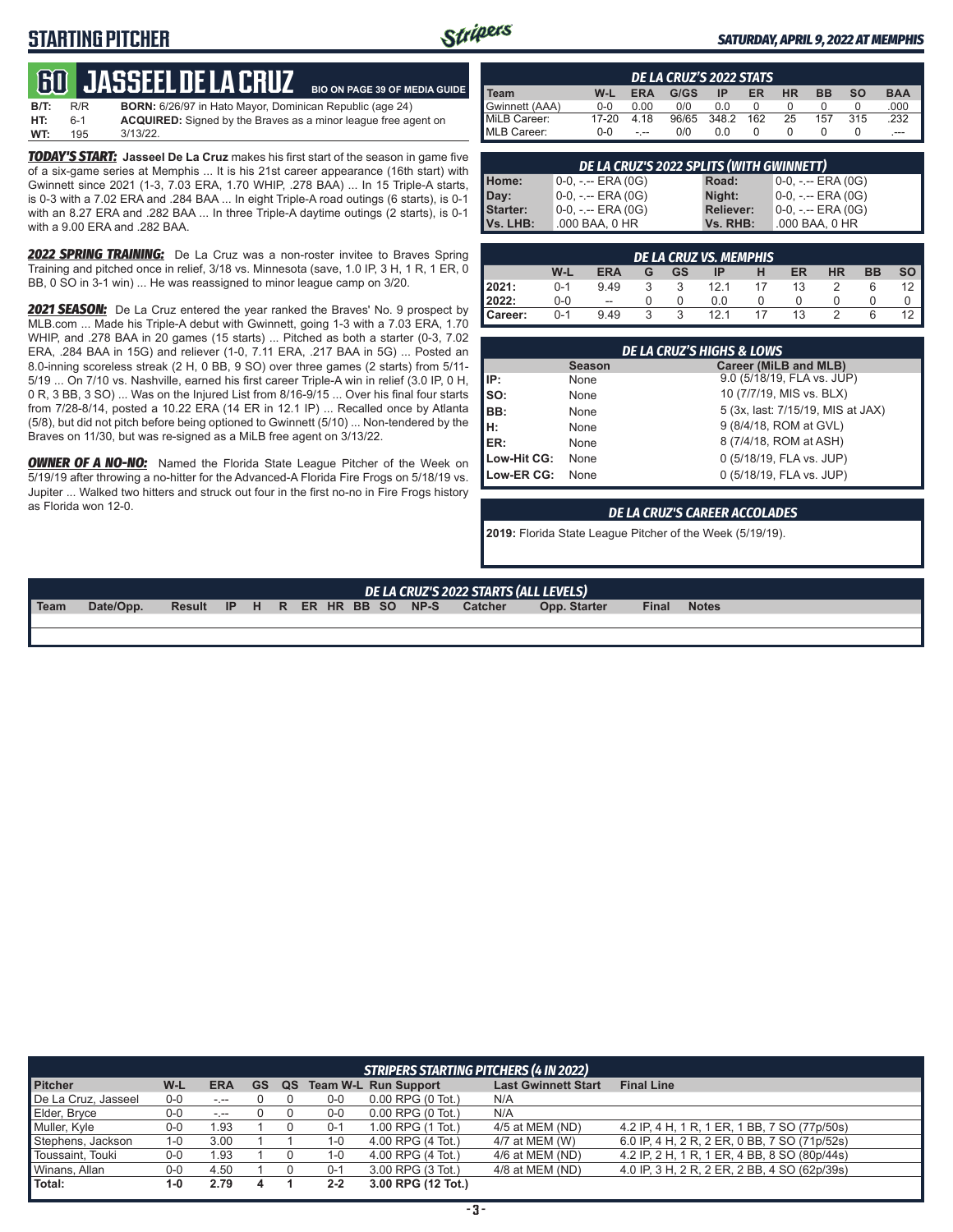### **BULLPEN**



#### *SATURDAY, APRIL 9, 2022 AT MEMPHIS*

|                                                                             |         |            | <b>STRIPERS PITCHING BREAKDOWN</b> |    |    |           |           |           |            |
|-----------------------------------------------------------------------------|---------|------------|------------------------------------|----|----|-----------|-----------|-----------|------------|
|                                                                             | W-L     | <b>ERA</b> | IP                                 | R  | ER | <b>HR</b> | <b>BB</b> | <b>SO</b> | <b>BAA</b> |
| <b>Starters:</b>                                                            | $1 - 0$ | 279        | 19.1                               | 6  | 6  | 0         |           | 26        | .197       |
| <b>Relievers:</b>                                                           | $1 - 2$ | 3.07       | 14.2                               | 5  | 5  | 3         | 3         | 19        | .192       |
| Total:                                                                      | $2 - 2$ | 291        | 34.0                               | 11 | 11 | 3         | 10        | 45        | .195       |
| <b>Saves/Opp:</b> 2/3 (66.7%) <b>Holds:</b> 5 <b>IR/Scored:</b> 6/0 (00.0%) |         |            |                                    |    |    |           |           |           |            |
| <b>Complete Games: 0</b><br><b>Quality Starts: 1</b><br>Shutouts: 0         |         |            |                                    |    |    |           |           |           |            |

## **32 R.J. ALANIZ** *- RHP - 30 YRS - McALLEN, TX*

*RELIEF W/GWN:*0-0, 0.00 ERA in 1G *START W/GWN:*0-0, -.-- ERA in 0G *GF:*1 *HOLDS:*0 *SAVES:*1/1 *IR/SCORED:*0/0 *SCORELESS STREAK:*1G (1.0 IP)

- *LAST RELIEF:*4/7 at MEM (save, 1.0 IP, 0 H, 0 R, 0 BB, 1 SO)
- **• 2022: 4/7 at MEM:** Earned a save in his Gwinnett debut (1.0 IP, 0 H, 0 R, 1 SO), finishing off a 5-2 win.
- **• 2022 Spring Training:** 0-0, 9.00 ERA, .400 BAA in 1G with Atlanta.
- **• 2021:** Pitched for both Triple-A Louisville (1-3, 3.46 ERA, .286 BAA, 1 SV in 33G) and Cincinnati (0-0, 3.38 ERA, .111 BAA in 3G).
- **• Triple-A Stops:** Prior to joining Gwinnett, has pitched for Toledo (DET) from 2016- 17, Durham (TB) in 2018, Tacoma (SEA) in 2019, and Louisville (CIN) from 2019- 21 ... Was a part of Durham's Governors' Cup championship team in 2018.
- **• MLB Career:** 1-0, 8.35 ERA, .278 BAA, 0 SV in 15G (0 starts) with Seattle (2019) and Cincinnati (2019, 2021).
- **• Acquired:** MiLB FA (3/20/22) ... Originally signed by the Houston Astros as a nondrafted free agent (8/14/09).

## **53 BRAD BRACH** *- RHP - 35 YRS - FREEHOLD, NJ*

*RELIEF W/GWN:*0-0, 0.00 ERA in 2G *START W/GWN:*0-0, -.-- ERA in 0G *GF:*2 *HOLDS:*0 *SAVES:*0/0 *IR/SCORED:*0/0 *SCORELESS STREAK:*2G (2.0 IP) *LAST RELIEF:*4/8 at MEM (1.0 IP, 0 H, 0 R, 0 BB, 2 SO)

- **• 2022 Spring Training:** 1-0, 0.00 ERA, .250 BAA in 1G with Atlanta.
- **• 2021:** In 35G with Cincinnati, was 1-2 with a 6.30 ERA, .254 BAA, and 1 save ... Also logged 8G with Triple-A Louisville (0-0, 0.00 ERA, 0 ER in 8.2 IP, 15 SO).
- **• Triple-A Stops:** Prior to joining Gwinnett, has pitched for Tucson (SD) from 2011- 13, Norfolk (BAL) in 2014, and Louisville (CIN) in 2021.
- **• MLB Career:** 38-29, 3.55 ERA, .232 BAA, 34 SV in 531G (0 starts) with San Diego (2011-13), Baltimore (2014-18), Atlanta (2018), Chicago Cubs (2019), New York Mets (2019-20), and Cincinnati (2021) ... Pitched in the MLB Postseason for Baltimore (2014, 2016) and Atlanta (2018).
- **• Acquired:** MiLB FA (3/19/22) ... Originally the San Diego Padres' 42nd-round pick in 2008 out of Monmouth University (West Long Branch, NJ).

## **57 BRANDON BRENNAN** *- RHP - 30 YRS - MISSION VIEJO, CA*

*RELIEF W/GWN:*0-0, 27.00 ERA in 1G *START W/GWN:*0-0, -.-- ERA in 0G *GF:*0 *HOLDS:*1 *SAVES:*0/0 *IR/SCORED:*0/0 *SCORELESS STREAK:*-1G *LAST RELIEF:*4/6 at MEM (hold, 0.2 IP, 2 H, 2 ER, 2 BB, 1 SO, 1 HR)

- **• 2022 Spring Training:** 0-0, 20.25 ERA, .429 BAA in 2G with Atlanta.
- **• 2021:** Made 32 relief appearances with Triple-A Worcester (Red Sox), going 1-2 with a 5.97 ERA, .293 BAA, and 1 save (1-for-4) ... Also made 1 MLB appearance with Boston, tossing 3.0 scoreless IP on 6/12 vs. Toronto.
- **• Triple-A Stops:** Prior to joining Gwinnett, has pitched for Charlotte (CWS) from 2017-18, Tacoma (SEA) in 2019, and Worcester (BOS) in 2021.
- **• MLB Career:** 3-6, 4.21 ERA, .214 BAA, 0 SV in 55G (0 starts) with Seattle (2019- 20) and Boston (2021).
- **• Acquired:** MiLB FA (3/10/22) ... Originally the Chicago White Sox' 4th-round pick in 2012 out of Orange Coast College (Costa Mesa, CA).

## **49 THOMAS BURROWS** *- LHP - 27 YRS - FLORENCE, AL*

*RELIEF W/GWN:*1-0, 0.00 ERA in 1G *START W/GWN:*0-0, -.-- ERA in 0G *GF:*0 *HOLDS:*0 *SAVES:*0/0 *IR/SCORED:*3/0 *SCORELESS STREAK:*1G (0.1 IP)

- *LAST RELIEF:*4/6 at MEM (win, 0.1 IP, 0 H, 0 R, 0 BB, 1 SO)
- **• GWN Career:** 5-2, 3.54 ERA (33 ER in 84.0 IP), 6 SV in 63G (1 start) since 2019. **• 2022: 4/6 at MEM:** Struck out his lone batter faced (Nolan Gorman), stranding 3 inherited runners and earning his first win of the year.
- **• 2022 Spring Training:** 0-0, 0.00 ERA, .000 BAA in 1G with Atlanta.
- **• 2021:** Spent entire year with Gwinnett, going 3-1 with a 2.64 ERA, .176 BAA, and 0 saves (0-for-1) in 35G (1 start) ... Led team in relief strikeouts (65).
- **• MLB Career:** Has yet to make his Major League debut.
- **• Acquired:** Via trade with Seattle (1/11/17) ... Originally the Seattle Mariners' 4thround pick in 2016 out of the University of Alabama.

|            |         |            | <b>PITCHING BY MONTH</b> |    |    |           |           |           |            |
|------------|---------|------------|--------------------------|----|----|-----------|-----------|-----------|------------|
|            | W-L     | <b>ERA</b> | IP                       | R  | ER | <b>HR</b> | <b>BB</b> | <b>SO</b> | <b>BAA</b> |
| April:     | $2 - 2$ | 2.91       | 34.0                     | 11 | 11 | 3         | 10        | 45        | .195       |
| May:       | $0 - 0$ | - --       | 0.0                      | 0  | 0  | 0         | 0         | 0         | ---        |
| June:      | $0 - 0$ | - --       | 0.0                      | 0  | 0  | 0         | 0         | 0         |            |
| July:      | $0 - 0$ | - --       | 0.0                      | 0  | 0  | 0         | 0         | 0         |            |
| August:    | $0 - 0$ |            | 0.0                      | 0  | 0  | 0         | 0         | 0         |            |
| September: | $0 - 0$ | - --       | 0.0                      | 0  | 0  | 0         | 0         | 0         | ---        |

## **55 SETH ELLEDGE** *- RHP - 25 YRS - DALLAS, TX*

*RELIEF W/GWN:*0-0, 0.00 ERA in 1G *START W/GWN:*0-0, -.-- ERA in 0G

*GF:*0 *HOLDS:*1 *SAVES:*0/0 *IR/SCORED:*0/0 *SCORELESS STREAK:*1G (1.0 IP)

#### *LAST RELIEF:*4/7 at MEM (hold, 1.0 IP, 1 H, 0 R, 0 BB, 2 SO)

- **• 2022 Spring Training:** Did not pitch for an MLB team this Spring.
- **• 2021:** Pitched for both Triple-A Memphis (2-2, 6.56 ERA, .299 BAA, 2 SV in 30G) and St. Louis (0-0, 4.63 ERA, .302 BAA, 0 SV in 11G).
- **• Triple-A Stops:** Prior to joining Gwinnett, has pitched for Memphis (STL) from 2019-21 (5-3, 5.66 ERA, .270 BAA, 2 SV in 51G) ... Also appeared for the RedBidrds in the 2018 PCL Playoffs (0-0, 0.00 ERA in 1G).
- **• MLB Career:** 1-0, 4.63 ERA, .282 BAA, 0 SV in 23G with St. Louis (2020-21).
- **• Acquired:** MiLB FA (3/30/22) ... Originally the Seattle Mariners' 4th-round pick in 2017 out of Dallas Baptist University (TX).

### **51 CONNOR JOHNSTONE** *- RHP - 27 YRS - SAN DIEGO, CA*

|       | <b>RELIEF W/GWN: 0-0, 0.00 ERA in 1G</b> | <b>START W/GWN: <math>0-0</math>, -.-- ERA in OG</b>                |
|-------|------------------------------------------|---------------------------------------------------------------------|
| GF: 0 |                                          | HOLDS: 1 SAVES: 0/0 IR/SCORED: 0/0 SCORELESS STREAK: 1G (1.0 IP)    |
|       |                                          | <b>LAST RELIEF:</b> 4/7 at MEM (hold, 1.0 IP, 1 H, 0 R, 1 BB, 1 SO) |

- **• GWN Career:** 7-8, 4.75 ERA (58 ER in 110.0 IP), 0 SV in 46G since 2018 ... Of his 20 career Triple-A starts, 16 came in 2021.
- **• 2022 Spring Training:** 0-0, 0.00 ERA, .000 BAA, 1 SV in 1G with Atlanta.
- **• 2021:** Spent the full year with Gwinnett, going 3-8 with a 4.84 ERA and .258 BAA in 33G (16 starts) ... Was 2-0 with a 2.36 ERA and .191 BAA in 17 relief outings.
- **• MLB Career:** Has yet to make his Major League debut.
- **• Acquired:** Braves' 21st-round pick in 2017 out of Wake Forest University.
- **• Local Product:** Played baseball at Roswell High School (Roswell, GA).

### **39 NOLAN KINGHAM** *- RHP - 25 YRS - LAS VEGAS, NV*

|       | <b>RELIEF W/GWN: 0-0, 0.00 ERA in 2G</b> | <b>START W/GWN: 0-0, -.-- ERA in 0G</b>                          |
|-------|------------------------------------------|------------------------------------------------------------------|
| GE: 0 |                                          | HOLDS: 0 SAVES: 0/0 IR/SCORED: 1/0 SCORELESS STREAK: 2G (3.1 IP) |
|       |                                          |                                                                  |

- *LAST RELIEF:*4/8 at MEM (2.0 IP, 1 H, 0 R, 0 BB, 1 SO) **• GWN Career:** 0-5, 9.09 ERA (33 ER in 32.2 IP), 0 SV in 9G (6 starts) since 2021.
- **• 2022 Spring Training:** 0-0, 0.00 ERA, .000 BAA, 1 SV in 1G with Atlanta.
- **• 2021:** Pitched for both Double-A Mississippi (6-1, 2.08 ERA, .225 BAA, 2 SV in 12G) and Gwinnett (0-5, 10.13 ERA, .365 BAA in 7G) ... Named Double-A South Pitcher of the Month for June (3-0, 0.83 ERA, 0.83 WHIP, .193 BAA in 5 starts) ... Served as the M-Braves' closer during the Double-A South Championship Series, going 3-for-3 in save chances (2.1 IP, 1 H, 0 R, 0 BB, 2 SO) ... Got the final 3 outs of Mississippi's 2-1 win over Montgomery in Game 5, clinching the title.
- **• MLB Career:** Has yet to make his Major League debut.
- **• Acquired:** Braves' 12th-round pick in 2018 out of the University of Texas.

### **58 DYLAN LEE** *- LHP - 27 YRS - DINUBA, CA*

|       | RELIEF W/GWN: 0-0, 0.00 ERA in 1G | <b>START W/GWN: 0-0, -.-- ERA in 0G</b>                             |
|-------|-----------------------------------|---------------------------------------------------------------------|
| GF: 0 |                                   | HOLDS: 1 SAVES: 0/0 IR/SCORED: 2/0 SCORELESS STREAK: 1G (1.1 IP)    |
|       |                                   | <b>LAST RELIEF:</b> 4/6 at MEM (hold, 1.1 IP, 0 H, 0 R, 0 BB, 0 SO) |

- **• GWN Career:** 5-1, 1.50 ERA (8 ER in 48.0 IP), 1 SV in 36G (0 starts) since 2021.
- **• 2022 Spring Training:** 0-0, 9.00 ERA, .357 BAA in 3G with Atlanta. **• 2021 w/GWN:** Named Stripers' Most Outstanding Reliever (5-1, 1.54 ERA, .176
- BAA, 1 SV in 35G) ... Led GWN relievers (min. 30.0 IP) in BAA, ranked 2nd in ERA.
- **• 2021 w/ATL:** Made his MLB debut with the Braves, logging 2G in relief in October (0-0, 9.00 ERA, .333 BAA) ... Also made his MLB Postseason debut (0-0, 6.00 ERA, .286 BAA in 3G, 1 start) ... Started Game 4 of the World Series vs. Houston on 10/30 (ND, 0.1 IP, 1 H, 1 ER, 2 BB, 1 SO), becoming the 1st pitcher in MLB history to make his 1st career start in the World Series.
- **• MLB Career:** 0-0, 9.00 ERA, .333 BAA, 0 SV in 2G (0 starts) with Atlanta (2021).
- **• Acquired:** MiLB FA (4/15/21) ... Originally the Miami Marlins' 10th-round pick in 2016 out of Fresno State University.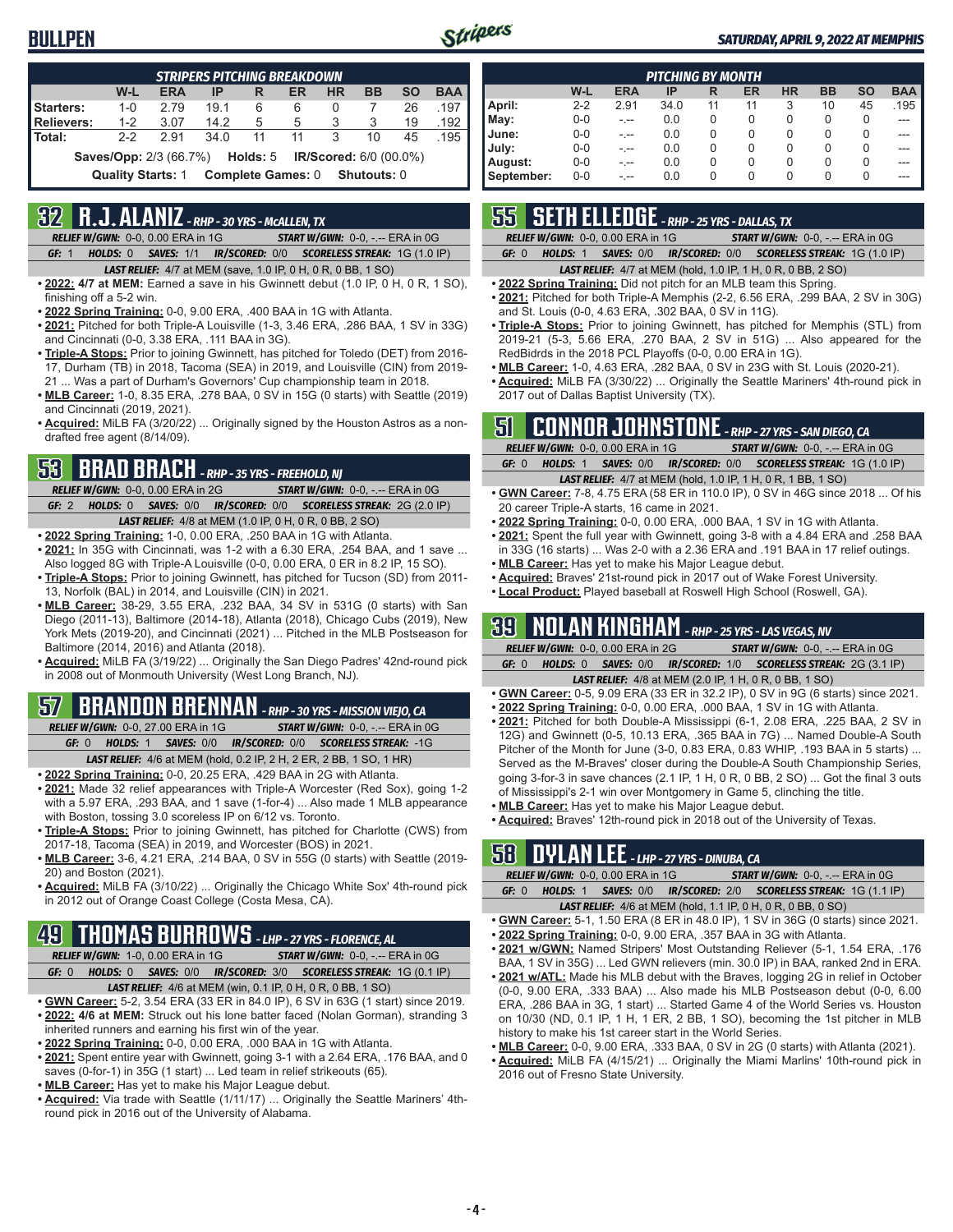## **56 BRANDYN SITTINGER** *- LHP - 27 YRS - ELYRIA, OH*

**BULLPEN**

*RELIEF W/GWN:*0-0, 0.00 ERA in 0G *START W/GWN:*0-0, -.-- ERA in 0G *GF:*0 *HOLDS:*1 *SAVES:*0/0 *IR/SCORED:*0/0 *SCORELESS STREAK:*1G (1.0 IP) *LAST RELIEF:*4/6 at MEM (hold, 1.0 IP, 0 H, 0 R, 3 SO)

- **• 2022 Spring Training:** 0-0, 11.57 ERA, .333 BAA in 3G with Atlanta.
- **• 2021:** Split time between Double-A Amarillo (0-1, 3.94 ERA, .196 BAA, 1 SV in 12G) and Triple-A Reno (1-1, 4.24 ERA, .209 BAA, 4 SV in 23G) of the Arizona organization ... Also made his MLB debut (0-1, 7.71 ERA, .294 BAA, 0 SV in 5G).
- **• Triple-A Stops:** Prior to joining Gwinnett, had only pitched with Reno in 2021.
- **• MLB Career:** 0-1, 7.71 ERA, .294 BAA, 0 SV in 5G (0 starts) with Arizona (2021). **• Acquired:** MiLB FA (2/20/22) ... Originally the Detroit Tigers' 17th-round pick in 2016 out of Ashland University (Ashland, OH).

## **59 MICHAEL TONKIN** *- RHP - 32 YRS - GLENDALE, CA*

*RELIEF W/GWN:*0-0, 0.00 ERA in 1G *START W/GWN:*0-0, -.-- ERA in 0G *GF:*1 *HOLDS:*0 *SAVES:*1/1 *IR/SCORED:*0/0 *SCORELESS STREAK:*1G (1.0 IP) *LAST RELIEF:*4/6 at MEM (save, 1.0 IP, 1 H, 0 R, 0 BB, 1 SO)

- **• 2022: 4/6 at MEM:** In his first outing in affiliated MiLB since 2019 (with Triple-A Reno), earned a save in his Stripers debut (1.0 IP, 1 H, 0 R, 1 SO in 5-3 win).
- **• 2022 Spring Training:** 0-0, 0.00 ERA, .000 BAA in 3G with Atlanta.
- **• 2021:** Pitched for the Long Island Ducks of the Atlantic League (2-1, 0.53 ERA, 9 SV in 16G), Tijuana of the Mexican League (2-1, 2.00 ERA in 6G), and Aguilas of the Dominican Winter League (1-0, 0.68 ERA in 13G).
- **• Triple-A Stops:** Before joining Gwinnett, pitched for Rochester (MIN) from 2013- 17, San Antonio (MIL) in 2019, and Reno (ARI) in 2019.
- **• MLB Career:** 3-3, 4.43 ERA, .269 BAA, 0 SV in 141G with Minnesota (2013-17).
- **• Acquired:** MiLB FA (1/11/22) ... Originally the Minnesota Twins' 30th-round pick in 2008 out of Palmdale High School (CA).

## **54 NICK VINCENT** *- RHP - 35 YRS - POWAY, CA*

*RELIEF W/GWN:*0-2, 13.50 ERA in 2G *START W/GWN:*0-0, -.-- ERA in 0G *GF:*0 *HOLDS:*0 *SAVES:*0/1 *IR/SCORED:*0/0 *SCORELESS STREAK:*-2G *LAST RELIEF:*4/8 at MEM (loss, 1.0 IP, 2 H, 2 R, 2 ER, 1 HR, 0 BB, 2 SO)

- **• 2022 Spring Training:** 0-0, 54.00 ERA, .714 BAA in 1G with Atlanta.
- **• 2021:** Opened the season with the Texas Rangers, pitching for Triple-A Round Rock (0-0, 4.11 ERA, .273 BAA in 15G) ... Released on 6/22 ... Signed by the Minnesota Twins on 6/23 and joined Triple-A St. Paul (3-1, 4.55 ERA, .228 BAA, 6 SV in 24G)) ... Had his contract selected on 8/10 and logged 7G for the Twins (1-0, 0.71 ERA, .146 BAA, 0 SV).
- **• Triple-A Stops:** Prior to joining Gwinnett, has pitched for 7 Triple-A teams: Portland (SD, 2008), Tucson (SD, 2012-13), El Paso (SD, 2015), Sacramento (SF, 2019), Lehigh Valley (PHI, 2019), Round Rock (TEX, 2021), and St. Paul (MIN, 2021).
- **• MLB Career:** 23-23, 3.30 ERA, .236 BAA, 7 SV in 412G with San Diego (2012-15), Seattle (2016-18), San Francisco (2019), Philadelphia (2019), Miami (2020), and Minnesota (2021).

**• Acquired:** MiLB FA (3/16/22) ... Originally the San Diego Padres' 18th-round pick in 2008 out of Cal State Long Beach.

## **71 JACOB WEBB** *- RHP - 28 YRS - RIVERSIDE, CA*

| ---                                      |                                                                         |
|------------------------------------------|-------------------------------------------------------------------------|
| <b>RELIEF W/GWN: 0-0, -.-- ERA in 0G</b> | <b>START W/GWN: 0-0, -.-- ERA in 0G</b>                                 |
| GF: 0                                    | <b>HOLDS: 0 SAVES: 0/0 IR/SCORED: 0/0 SCORELESS STREAK: 0G (0.0 IP)</b> |
|                                          | <b>LAST RELIEF: N/A</b>                                                 |

- **• GWN Career:** 3-5, 3.68 ERA (27 ER in 66.0 IP), 18 SV in 64G since 2018.
- **• 2022 Spring Training:** Did not pitch in MLB camp for Atlanta.
- **• 2021:** Appeared with both Gwinnett (1-2, 3.00 ERA, .193 BAA, 6 SV in 24G) and Atlanta (5-4, 4.19 ERA, .279 BAA, 1 SV in 34G) ... His 6 SV for the Stripers were T-10th in the Triple-A East ... Pitched in 2G for the Braves during the NLCS vs. the LA Dodgers (0-0, 21.60 ERA, 4 ER in 1.2 IP).
- **• MLB Career:** 9-4, 2.47 ERA, .240 BAA, 3 SV in 78G with Atlanta (2019-21).
- **• Acquired:** Braves' 18th-round pick in 2014 out of Tabor College (Hillsboro, KS).

|                | <b>PITCHER AWARDS &amp; HONORS</b> |              |                | <b>SCORELESS INNINGS STREAKS (15-PLUS INNINGS)</b> |              |              |  |  |  |
|----------------|------------------------------------|--------------|----------------|----------------------------------------------------|--------------|--------------|--|--|--|
| <b>Pitcher</b> | <b>Award/Date</b>                  | <b>Stats</b> | <b>Pitcher</b> | Length                                             | <b>Dates</b> | <b>Stats</b> |  |  |  |
|                |                                    |              |                |                                                    |              |              |  |  |  |
|                |                                    |              |                |                                                    |              |              |  |  |  |
|                |                                    |              |                |                                                    |              |              |  |  |  |
|                |                                    |              |                |                                                    |              |              |  |  |  |
|                |                                    |              |                |                                                    |              |              |  |  |  |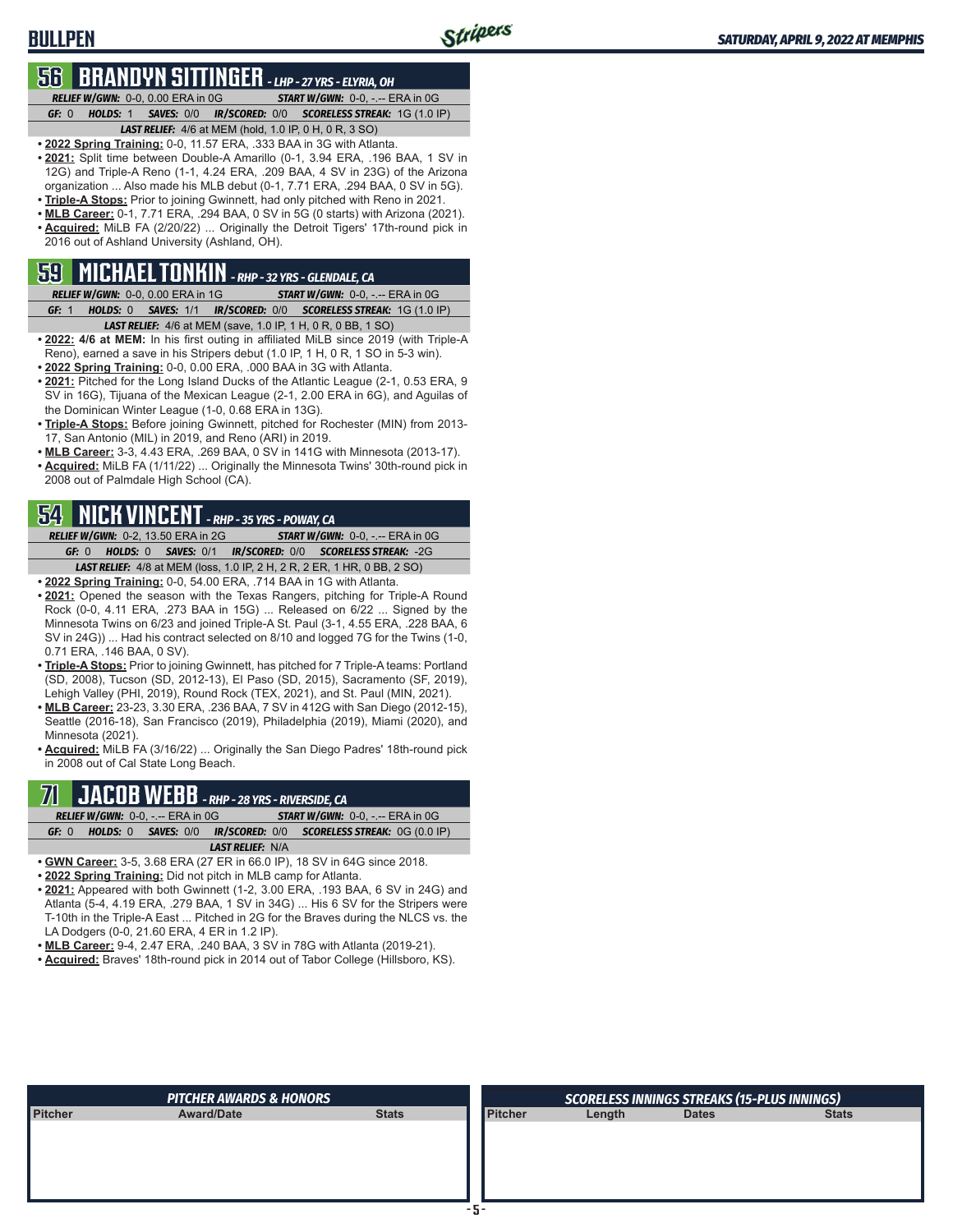## **BATTERS**

## **9 RYAN CASTEEL** *- C - 30 YRS - CHATTANOOGA, TN*

*SEASON WITH GWN:*.000, 0 HR, 0 RBI, 0 SB, .250 OPS *HIT STREAK:* -1G (0-3)

- *4/8 at MEM:*DNP *ROAD TRIP:* .000 (0-3) **• 2022 Spring Training:** Did not play in Atlanta's MLB camp.
- **• 2021:** Spent the entire year with Gwinnett, batting .224 (6 2B, 8 HR, 13 R, 28 RBI, .716 OPS) in 68G ... Led the club in pinch-hit at-bats (28) and hits with the bases loaded (4-for-6, .667, 2 2B, 1 HR, 12 RBI, 2.125 OPS).
- **• GWN Career:** .220 (35-for-159), 6 2B, 0 3B, 8 HR, 28 RBI in 69G since 2021.
- **• Triple-A Stops:** Prior to joining Gwinnett, played for Albuquerque (COL) from 2015-16.
- **• MLB Career:** Has yet to make his Major League debut.
- **• Acquired:** MiLB FA (11/29/21) ... On his 3rd contract with Atlanta (also signed on 1/24/19 and 3/14/21) ... Originally the Colorado Rockies' 17th-round pick in 2010 out of Cleveland State Community College (Cleveland, TN).

## **15 JUSTIN DEAN** *- OF - 25 YRS - MAULDIN, SC*

*SEASON WITH GWN:*.091, 0 HR, 1 RBI, 1 SB, .377 OPS *HIT STREAK:* -1G (0-3)

*4/8 at MEM:*0-3, RBI *ROAD TRIP:* .091 (1-11), RBI, SB

- **• 2022: 4/7 at MEM:** Notched his first career Triple-A hit and steal (1-for-3). **• 2022 Spring Training:** .000 (0-for-7, 2 R, 2 RBI) in 5G with Atlanta.
- **• 2021:** Spent the entire year with Double-A Mississippi, batting .237 (14 2B, 4 3B, 8 HR, 60 R, 34 RBI, 29 SB, .709 OPS) in 99G ... In the Double-A South Championship Series, hit .333 (2 2B, 6 R, 2 RBI, 2 SB) in 5G.
- **• Triple-A Stops:** Is making his Triple-A debut in 2022.
- **• MLB Career:** Has yet to make his Major League debut.
- **• Award Winner:** Was Class-A Rome's Player of the Year in 2019 (.284, 18 2B, 9 3B, 9 HR, 85 R, 46 RBI, 47 SB, .817 OPS in 109G).
- **• Acquired:** Braves' 17th-round pick in 2018 out of Lenoir-Rhyne University (NC).

## **12 TRAVIS DEMERITTE** *- OF - 27 YRS - NEW YORK, NY*

#### *SEASON WITH GWN:*.250, 0 HR, 1 RBI, 0 SB, .794 OPS *HIT STREAK:* 1G (1-4)

- *4/8 at MEM:*1-4, 3B, R, RBI *ROAD TRIP:* .250 (4-16), RBI **• GWN Career:** .283 (176-for-621), 45 2B, 3 3B, 41 HR, 131 RBI, 11 SB, .939 OPS
- in 181G since 2019 ... Has reached base safely in 154 of 181G (85.1%) with the Stripers ... Was an International League Midseason All-Star in 2019. **• 2022 Spring Training:** .188 (3-for-16, 1 R) in 7G with Atlanta.
- **• 2021:** In an injury-shortened 2nd season with Gwinnett, hit .282 (15 2B, 21 HR, 51 R, 57 RBI, 7 SB, .938 OPS) in 81G ... His 21 homers led the club and ranked T-7th in the Triple-A East ... Became the 3rd player in Gwinnett history with multiple 20-homer seasons, joining Stefan Gartrell (2011-12) and Ernesto Mejia (2012-13).
- **• Alright, We're Slammin':** Has 6 career grand slams, 4 with Gwinnett (3 in 2021).
- **• MLB Career:** .217, 8 2B, 2 3B, 3 HR, 14 RBI, 3 SB in 66G with Detroit (2019-20). **• Acquired:** Claimed off waivers from Detroit (2/12/21) for his 2nd stint with Atlanta (acquired via trade with Texas on 7/27/16) ... Originally the Rangers' 1st-round pick (30th overall) in 2013 out of Winder-Barrow High School (Winder, GA).

## **26 DELINO DESHIELDS JR.** *- OF - 29 YRS - EASTON, MD*

| <b>SEASON WITH GWN:</b> .---, 0 HR, 0 RBI, 0 SB, .--- OPS |  |  |  | <b>HIT STREAK:</b> $OG(0-0)$  |  |
|-----------------------------------------------------------|--|--|--|-------------------------------|--|
| 4/8 at MEM: DNP                                           |  |  |  | <b>ROAD TRIP:</b> $.000(0-0)$ |  |
| ---- - -                                                  |  |  |  |                               |  |

- **• 2022 Spring Training:** .125 (1-for-8) in 4G with Miami ... Released on 4/3.
- **• 2021:** Played in the Texas, Boston, and Cincinnati organizations ... Spent time with both Round Rock (TEX) and Worcester (BOS) in Triple-A (.252, 13 2B, 2 3B, 6 HR, 22 RBI, 21 SB in 84G) ... Finished the season in the Majors with the Reds (.255, 5 2B, 1 HR, 6 RBI, 2 SB in 25G).
- **• Triple-A Stops:** Prior to joining Gwinnett, played for Round Rock (TEX, 2015-16, 2018, 2021), Nashville (TEX, 2019), and Worcester (BOS, 2021).
- **• MLB Career:** .246, 81 2B, 19 3B, 19 HR, 139 RBI, 111 SB in 601G with Texas (2015-19), Cleveland (2020), and Cincinnati (2021) ... Played for Texas (2015) and Cleveland (2020) in MLB Postseason (.290, 3 2B, 2 RBI, 1 SB in 7G).
- **• Acquired:** MiLB FA (4/5/22) ... Originally the Texas Rangers' 1st-round pick (3rd overall) in 2014 out of Woodward Academy (College Park, GA).
- **• Bloodlines:** Is the son of Delino DeShields, 13-year MLB infielder (MON, LAD, STL, BAL, CHC) from 1990-2002 ... Finished 2nd in NL R.O.Y. voting in 1990.

## **1 RYAN GOINS** *- INF - 34 YRS - TEMPLE, TX*

*SEASON WITH GWN:*.000, 0 HR, 0 RBI, 0 SB, .000 OPS *HIT STREAK:* -3G (0-12) *4/8 at MEM:*0-3 *ROAD TRIP:* .000 (0-12)

- **• GWN Career:** .224 (70-for-312), 9 2B, 1 3B, 6 HR, 35 RBI in 94G since 2021. **• 2022 Spring Training:** .188 (3-for-16, 1 2B, 1 R, 1 RBI) in 11G with Atlanta.
- **• 2021:** Spent the entire year with Gwinnett, batting .233 (9 2B, 1 3B, 6 HR, 27 R, 35 RBI, 3 SB, .635 OPS) in 91G.
- **• Triple-A Stops:** Prior to joining Gwinnett, played for Buffalo (TOR) from 2013-16, Lehigh Valley (PHI) in 2018, and Charlotte (CWS) in 2019 ... Was an International League Midseason All-Star with Charlotte in 2019.
- **• MLB Career:** .228, 71 2B, 12 3B, 22 HR, 158 RBI in 555G with Toronto (2013-17), Kansas City (2018), Chicago White Sox (2019-20) ... Played for Toronto in 2015- 16 Postseasons (.146, 1 HR, 5 RBI in 14G).
- **• Acquired:** MiLB FA (3/13/22), his 2nd deal with Atlanta (also signed on 2/25/21) Originally the Toronto Blue Jays' 4th-round pick in 2009 out of Dallas Baptist University (Dallas, TX).

## **33 YARIEL GONZALEZ** *- INF - 27 YRS - MAYAGUEZ, PUERTO RICO*

*SEASON WITH GWN:*.083, 0 HR, 1 RBI, 0 SB *HIT STREAK:* -2G (0-8)

- *4/8 at MEM:*0-4 *ROAD TRIP:* .083 (1-12), RBI
- **• 2022 Spring Training:** .333 (2-for-6, 2 R) in 5G with Atlanta. **• 2021:** Split the season between Double-A Erie (.365, 3 HR, 12 RBI, 1.001 OPS in 14G) and Triple-A Toledo (.259, 14 HR, 51 RBI, .781 OPS in 78G) of the Detroit Tigers organization.
- **• Triple-A Stops:** Prior to joining Gwinnett, played for Memphis (STL) in 2019 and Toledo (DET) in 2021.
- **• MLB Career:** Has yet to make his Major League debut.
- **• Acquired:** MiLB FA (12/15/21) ... Originally signed by the St. Louis Cardinals as a NDFA (6/16/16) out of Mayaguez, Puerto Rico.

## **5 PHIL GOSSELIN** *- INF - 33 YRS - BRYN MAWR, PA*

*SEASON WITH GWN:*.400, 0 HR, 1 RBI, 0 SB, 1.100 OPS *HIT STREAK:* 3G (6-12)

- *4/8 at MEM:*2-3, 3B, R, BB *ROAD TRIP:* .400 (6-15), RBI **• GWN Career:** .297 (261-for-879), 52 2B, 9 3B, 12 HR, 83 RBI, 7 SB in 239G from 2013-14, 2018, and 2022 ... Set Gwinnett record for single-season batting average in 2014 (.344), earning team MVP and IL Postseason All-Star honors.
- **• 2022 Spring Training:** .125 (1-for-8) in 4G with Atlanta.
- **• 2021:** Spent the entire year with the LA Angels, batting .261 (14 2B, 7 HR, 47 RBI, 4 SB) in 104G ... His 90 hits were an MLB career high.
- **• Triple-A Stops:** In addition to Gwinnett, has also played for Reno (ARI) in 2015), Round Rock (TEX) in 2017, Indianapolis (PIT) in 2017, Louisville (CIN) in 2018), and Lehigh Valley (PHI) in 2019.
- **• MLB Career:** .261, 49 2B, 2 3B, 17 HR, 101 RBI, 11 SB in 463G with Atlanta (2013-15), Arizona (2015-16), Texas (2017), Pittsburgh (2017), Cincinnati (2018), Philadelphia (2019-20), and LA Angels (2021).
- **• Acquired:** MiLB FA (3/19/22) ... Originally the Atlanta Braves' 5th-round pick in 2010 out of the University of Virginia ... Traded to Arizona in the deal that brought in RHP Touki Toussaint (6/20/15).

|                |  |  | <b>GREYSON JENISTA</b> - OF - 25 YRS - LAWRENCE, KS |  |
|----------------|--|--|-----------------------------------------------------|--|
| $\overline{C}$ |  |  | $IIPF$ $ATPRII$ $A \cap B$                          |  |

#### *SEASON WITH GWN:*.222, 1 HR, 1 RBI, 0 SB, .778 OPS *HIT STREAK:* 1G (2-4) *4/8 at MEM:*DNP *ROAD TRIP:* .222 (2-9), HR, RBI

- **• 2022: 4/7 at MEM:** Tallied his first career Triple-A hit and RBI with a solo homer to deep CF (2-for-4, RBI).
- **• 2022 Spring Training:** .000 (0-for-6, 1 RBI) in 4G with Atlanta.
- **• 2021:** Spent the entire year with Double-A Mississippi, batting .216 (7 2B, 2 3B, 19 HR, 45 R, 42 RBI, 7 SB, .808 OPS) in 89G ... Ranked among Double-A South leaders in homers (6th), walks (7th, 51), slugging (10th, .465), and OPS (10th) ... In the Double-A South Championship Series, hit .167 (3 HR, 3 RBI) in 5G ... His solo homer in Game 5 on 9/26 vs. Montgomery was the difference in a 2-1 win.
- **• Triple-A Stops:** Is making his Triple-A debut in 2022.
- **• MLB Career:** Has yet to make his Major League debut.
- **• Acquired:** Braves' 2nd-round pick in 2018 out of Wichita State University (KS).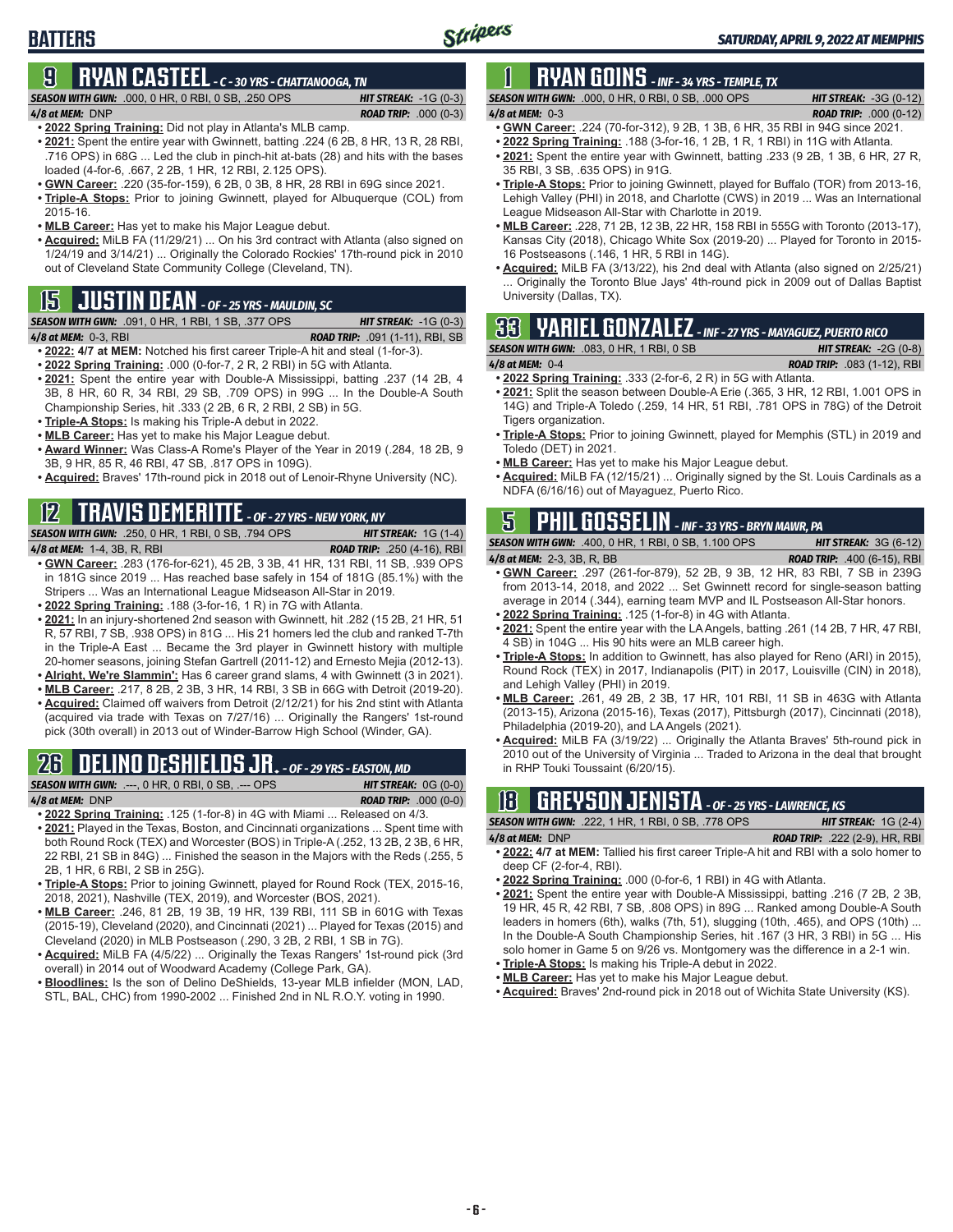## **BATTERS**

### **28 JOHN NOGOWSKI** *- INF - 29 YRS - TALLAHASSEE, FL*

*SEASON WITH GWN:*.308, 0 HR, 2 RBI, 1 SB, .856 OPS *HIT STREAK:* -1G (0-4) *4/8 at MEM:*0-4 *ROAD TRIP:* .308 (4-13), 2 RBI, SB

- **• 2022 Spring Training:** .294 (5-for-17, 1 2B, 3 R, 4 RBI) in 9G with Atlanta.
- **• 2021:** Played for 3 different Triple-A Teams (Memphis, Indianapolis, Sacramento) and 2 different MLB teams (St. Louis, Pittsburgh) ... Combined to bat .211 (7 2B, 6 HR, 29 RBI, 6 SB) in 64G in MiLB ... In 52G in MLB, hit .233 (7 2B, 1 HR, 14 RBI). **• Triple-A Stops:** Prior to joining Gwinnett, has played for Memphis (STL) in 2019
- and 2021, Indianapolis (PIT) in 2021, and Sacramento (SF) in 2021. **• MLB Career:** .233, 7 2B, 0 3B, 1 HR, 14 RBI, 0 SB in 52G with St. Louis (2020-21)
- and Pittsburgh (2021).
- **• Acquired:** Claimed from San Francisco in the 2021 Rule 5 Draft ... Originally the Oakland Athletics' 34th-round pick in 2014 out of Florida State University.

### **7 ARDEN PABST** *- C - 27 YRS - LOS ANGELES, CA*

*SEASON WITH GWN:*.000, 0 HR, 0 RBI, 0 SB, .000 OPS *HIT STREAK:* -1G (0-3)

*4/8 at MEM:*0-3 *ROAD TRIP:* .000 (0-3)

- **• 2022 Spring Training:** .000 (0-for-1) in 1G with Atlanta.
- **• 2021:** Spent the entire season with Double-A Altoona (PIT), batting .194 (7 2B, 7 HR, 28 RBI) in 62G ... Also pitched once (0.00 ERA, 0 ER in 0.1 IP).
- **• Triple-A Stops:** Prior to joining Gwinnett, played 1G for Indianapolis (PIT) in 2018 ... Debuted on 6/24/18 vs. Durham (2-for-3, R).
- **• MLB Career:** Has yet to make his Major League debut.
- **• Acquired:** MiLB FA (3/8/22) ... Originally the Pittsburgh Pirates' 12th-round pick in 2016 out of Georgia Tech (Atlanta, GA).

## **8 BRADEN SHEWMAKE** *- INF - 24 YRS - WYLIE, TX*

*SEASON WITH GWN:*.417, 1 HR, 1 RBI, 1 SB, 1.084 OPS *HIT STREAK:* -1G (0-4)

- *4/8 at MEM:*DNP *ROAD TRIP:* .417 (5-12), HR, RBI, SB
- **• Prospecting:** Entering 2022, ranked the Braves' No. 6 prospect by MLB.com. **• 2022: 4/5 at MEM:** Went 2-for-4 with a stolen base in his Triple-A debut ... **4/6 at MEM:** Blasted his first career Triple-A homer (solo) in 3-for-5 effort.
- **• 2022 Spring Training:** .000 (0-for-9, 1 R, 1 RBI) in 5G with Atlanta.
- **• 2021:** Spent the entire year with Double-A Mississippi, batting .228 (14 2B, 3 3B, 12 HR, 40 R, 40 RBI, 4 SB, .672 OPS) in 83G ... In the Double-A South Championship Series, hit .100 (2 R, 1 RBI) in 5G ... Named by MiLB.com as a Braves Organization All-Star.
- **• Triple-A Stops:** Is making his Triple-A debut in 2022.
- **• MLB Career:** Has yet to make his Major League debut.
- **• Acquired:** Braves' 1st-round pick (21st overall) in 2019 out of Texas A&M.

### **14 CHADWICK TROMP** *- C - 26 YRS - ORANJESTAD, ARUBA*

*SEASON WITH GWN:*.400, 1 HR, 1 RBI, 0 SB, 1.255 OPS *HIT STREAK:* 3G (4-10)

- *4/8 at MEM:*1-3, 2B, R *ROAD TRIP:* .400 (4-10), HR, RBI
- **• 2022: 4/5 at MEM:** Tallied Gwinnett's first homer and RBI of the year (solo, off T.J. Zeuch) in 2-1 loss (2-for-4).
- **• GWN Career:** .238 (5-for-21), 0 2B, 0 3B, 1 HR, 1 RBI, 0 SB in 6G since 2021.
- **• 2022 Spring Training:** .400 (2-for-5, 1 2B, 2 R) in 4G with Atlanta.
- **• 2021:** Played 55G with Triple-A Sacramento (.224, 12 2B, 6 HR, 24 RBI) and 9G with San Francisco (.222, 1 HR, 2 RBI) ... DFA'd on 9/18, claimed by Atlanta on 9/21 ... Joined Gwinnett and hit .176 (0 XBH, 0 RBI) in 5G.
- **• Triple-A Stops:** Prior to joining Gwinnett, has played for Louisville (CIN) in 2015 and 2018-19, and Sacramento (SF) in 2021.
- **• MLB Career:** .215, 1 2B, 0 3B, 5 HR, 12 RBI, 0 SB in 33G with San Francisco (2020-21).
- **• Acquired:** Claimed off waivers from San Francisco (9/21/21) ... Originally signed by the Cincinnati Reds as a NDFA (1/24/13) out of Aruba.

## **17 PRESTON TUCKER** *- OF - 31 YRS - TAMPA, FL*

| <u>II III III II IYYIIII OL JIING INGINIA IL</u>             |  |                                                                              |                               |
|--------------------------------------------------------------|--|------------------------------------------------------------------------------|-------------------------------|
| <b>SEASON WITH GWN:</b> $---$ , 0 HR, 0 RBI, 0 SB, $---$ OPS |  |                                                                              | <b>HIT STREAK:</b> $OG(0-0)$  |
| 4/8 at MEM: $N/A$                                            |  |                                                                              | <b>ROAD TRIP:</b> $.000(0-0)$ |
|                                                              |  | $\bullet$ GWN Caroor: 250 (15-for-60) 4.2R 1.3R 0.HR 6.RRI in 16G since 2018 |                               |

- **• GWN Career:** .250 (15-for-60), 4 2B, 1 3B, 0 HR, 6 RBI in 16G since 2018. **• 2021:** Played for Kia of the KBO (.237, 24 2B, 1 3B, 9 HR, 59 RBI in 127G), his 3rd-straight season with the club (hit .284 with 50 HR in 364G from 2019-21).
- **• Triple-A Stops:** Has played for 5 teams in all, including Oklahoma City (HOU, 2014), Fresno (HOU, 2015-17), Gwinnett (ATL, 2018), Louisville (CIN, 2018), and Charlotte (CWS, 2019).
- **• MLB Career:** .222, 38 2B, 1 3B, 23 HR, 68 RBI in 243G with Houston (2015-16), Cincinnati (2018), and Atlanta (.240, 4 HR, 22 RBI in 80G in 2018) ... Played in the 2015 MLB Postseason with Houston (0-for-2 in 3G).
- **• Acquired:** MiLB FA (3/31/22) ... Is 2nd stint with Atlanta (2018) ... Originally the Houston Astros' 7th-round pick in 2012 out of the University of Florida.

## **4 PAT VALAIKA** *- INF - 29 YRS - VALENCIA, CA*

- *SEASON WITH GWN:*.313, 2 HR, 5 RBI, 0 SB, 1.103 OPS *HIT STREAK:* -1G (0-4) *4/8 at MEM:*0-4 *ROAD TRIP:* .313 (5-16), 2 HR, 5 RBI **• 2022: 4/6 at MEM:** Crushed go-ahead 2-run HR (1) in 5-3 win (2-for-5, 2 RBI) ...
- **4/7 at MEM:** Fell triple shy of the cycle (3-for-4, 2-run HR, 3 RBI) in 5-2 win.
- **• 2022 Spring Training:** .300 (3-for-10, 1 2B, 1 HR, 2 R, 3 RBI) in 7G with Atlanta.
- **• 2021:** Split the year between Baltimore (.201, 8 2B, 5 HR, 25 RBI, 1 SB in 91G) and Triple-A Norfolk (.225, 1 2B, 2 HR, 7 RBI in 22G).
- **• Triple-A Stops:** Prior to joining Gwinnett, has played for Albuquerque (COL) from 2016-19 and Norfolk (BAL) in 2021 ... Pacific Coast League All-Star in 2019.
- **• MLB Career:** .221, 34 2B, 1 3B, 30 HR, 92 RBI, 1 SB in 374G with Colorado (2016-19) and Baltimore (2020-21) ... Played in the MLB Postseason with the Rockies in 2017 and 2018 (.500, 1-for-2, 1 2B in 2G).
- **• Acquired:** MiLB FA (3/18/22) ... Originally the Colorado Rockies' 9th-round pick in 2013 out of UCLA.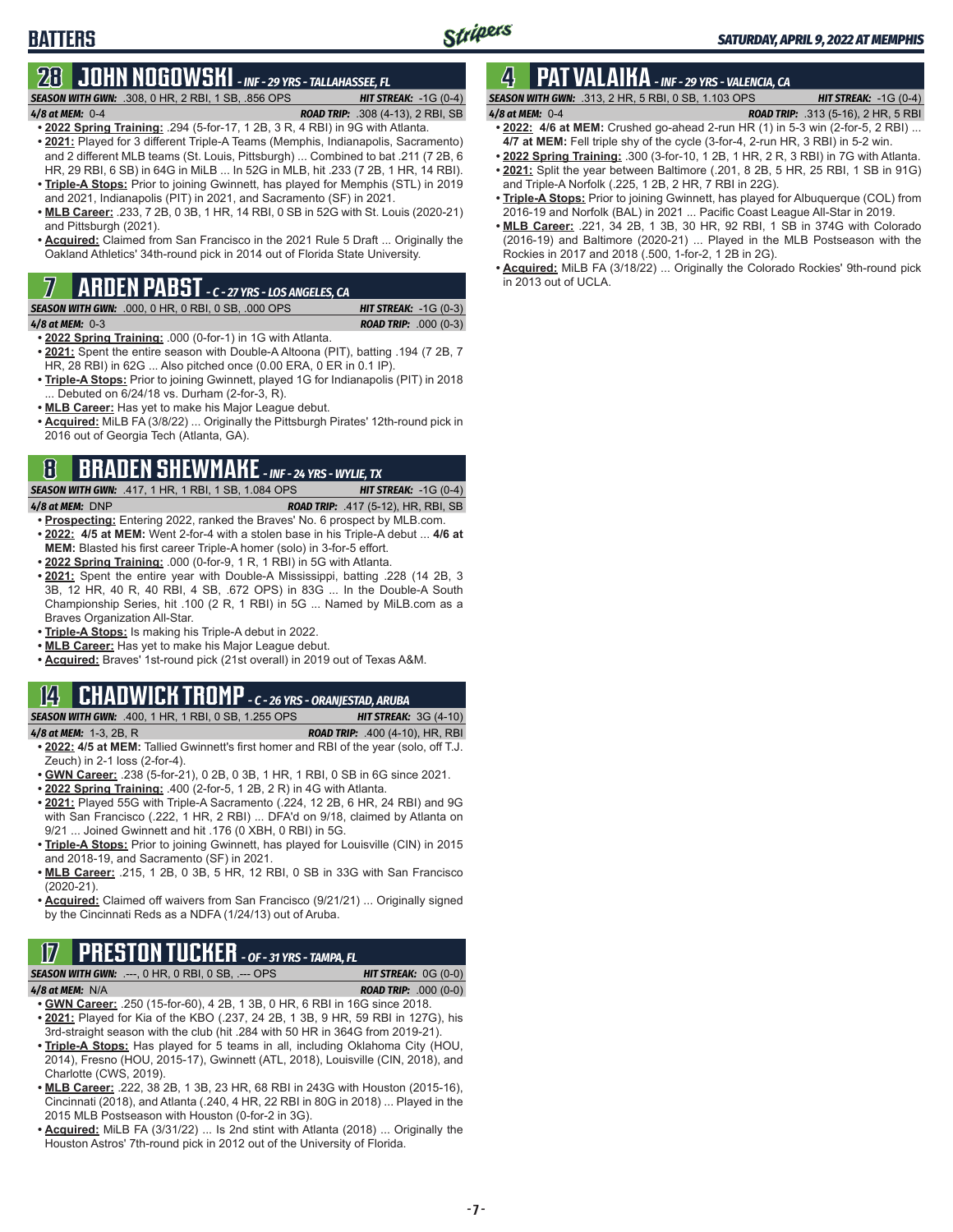#### Stripers **HITTING BREAKDOWN** *SATURDAY, APRIL 9, 2022 AT MEMPHIS* **TOTAL:** .242, 5 HR, .745 OPS *RISP:* .241, 2 HR, .876 OPS **Vs. LHP:** .317, 2 HR, 1.017 OPS *RISP***/20:** .222, 0 HR, .444 OPS *RUNS/INNING: 1 2 3 4 5 6 7 8 9 X TOT Vs. LHP:* .317, 2 HR, 1.017 OPS **RISP/20: Stripers:** 2 4 4 1 1 0 2 0 0 0 14 *Vs. RHP:* .209, 3 HR, .621 OPS *LOADED:* .000, 0 HR, .167 OPS **Opponents:** 1 0 2 0 3 2 3 0 0 0 11

| <b>HOME RUNS</b> |    |                |    |           |                          |                          |  |                        |                                             |                | <b>MULTI-GAMES</b>       |           |
|------------------|----|----------------|----|-----------|--------------------------|--------------------------|--|------------------------|---------------------------------------------|----------------|--------------------------|-----------|
| Player           | 1R | 2R             | 3R | <b>GS</b> | Tot.                     |                          |  | Off LH Off RH Team W-L | Last HR with Gwinnett (Regular Season)      | <b>Hit</b>     | <b>RBI</b>               | <b>HR</b> |
| Casteel          |    |                |    |           |                          |                          |  | $0-0$                  | 9/19/21 vs. NAS, 1R (RH Connor Sadzeck)     | -              | $\overline{\phantom{a}}$ |           |
| Dean             |    | ۰.             | ۰  | ۰         | $\overline{\phantom{a}}$ |                          |  | $0-0$                  |                                             | -              | $\overline{\phantom{a}}$ |           |
| <b>Demeritte</b> |    | -              | ۰  | ۰         | -                        |                          |  | $0 - 0$                | 9/29/21 vs. JAX, 2R (RH Nick Neidert)       |                | $\overline{\phantom{a}}$ |           |
| <b>DeShields</b> |    |                | -  | ۰         | -                        |                          |  | $0 - 0$                |                                             | -              | $\overline{\phantom{a}}$ |           |
| Goins            |    |                | -  |           | ۰                        |                          |  | $0 - 0$                | 9/14/21 vs. NAS, 1R (RH Josh Lindblom)      | ٠              | $\overline{\phantom{a}}$ |           |
| Gonzalez         |    |                | ۰  |           | ۰                        |                          |  | $0 - 0$                | ---                                         | ۰              | $\overline{\phantom{a}}$ |           |
| Gosselin         |    | -              | ۰  | -         | -                        | -                        |  | $0 - 0$                | 8/25/18 at CLT, 2R (RH Asher Wojciechowski) | 2              | $\overline{\phantom{0}}$ |           |
| Jenista          |    | -              |    | -         |                          | $\overline{\phantom{a}}$ |  | $1 - 0$                | 4/7/22 at MEM. 1R (RH Johan Oviedo)         |                | $\overline{\phantom{a}}$ |           |
| Nogowski         |    |                | -  |           |                          |                          |  | $0 - 0$                | ---                                         | 2              | ٠                        |           |
| Pabst            |    | -              | -  |           |                          |                          |  | $0 - 0$                | ---                                         | ۰              | $\overline{\phantom{a}}$ |           |
| Shewmake         |    | ۰.             | ۰  | ۰         |                          |                          |  | $1 - 0$                | 4/6/22 at MEM, 1R (LH Matthew Liberatore)   | $\mathfrak{p}$ | $\overline{\phantom{a}}$ |           |
| Tromp            |    |                | -  | -         |                          |                          |  | $0 - 1$                | 4/5/22 at MEM, 1R (RH T.J. Zeuch)           |                | -                        |           |
| Tucker           |    |                |    |           |                          |                          |  | $0 - 0$                |                                             | ۰              | -                        |           |
| Valaika          |    | 2              |    |           | 2                        |                          |  | $2 - 0$                | 4/7/22 at MEM, 2R (RH Johan Oviedo)         | 2              | 2                        |           |
| Total:           | 3  | $\overline{2}$ | 0  | 0         | 5                        |                          |  |                        |                                             |                |                          |           |

*PINCH HITTERS* **Player AVG. AB R H 2B 3B HR RBI BB SO** Jenista .000 1 0 0 0 0 0 0 0 1 **Totals: .000 1 0 0 0 0 0 0 0 1** *HOME RUN VARIANTS* **Back-to-Back Homers (0x):** --- **Back-to-Back-to-Back Homers (0x):** --- **Pinch-Hit Homers (0x):** --- **Leadoff (Game) Homers (0x):** --- **Walk-Off Homers (0x):** ---

|                                                          |                     |   | <b>STRIPERS BATTING BY MONTH</b>       |    |           |            |              |            |            |            |        | <b>HITTER AWARDS &amp; HONORS</b>      |              |
|----------------------------------------------------------|---------------------|---|----------------------------------------|----|-----------|------------|--------------|------------|------------|------------|--------|----------------------------------------|--------------|
|                                                          | <b>AVG</b>          | G | 2B                                     | 3B | <b>HR</b> | <b>RBI</b> | <b>SB</b>    | <b>OBP</b> | <b>SLG</b> | <b>OPS</b> | Player | <b>Award/Date</b>                      | <b>Stats</b> |
| April:<br>May:<br>June:<br>July<br>August:<br>September: | .242                | 4 | 6                                      | 2  | 5         | 14         | 3            | .313       | .432       | .745       |        |                                        |              |
|                                                          |                     |   | <b>HITTING STREAKS (10-PLUS GAMES)</b> |    |           |            |              |            |            |            |        | <b>ON-BASE STREAKS (15-PLUS GAMES)</b> |              |
| <b>Player</b>                                            | <b>Length/Dates</b> |   |                                        |    |           |            | <b>Stats</b> |            |            |            | Player | Length/Dates                           | <b>Stats</b> |
|                                                          |                     |   |                                        |    |           |            |              |            |            |            |        |                                        |              |

 $\mathcal{A}$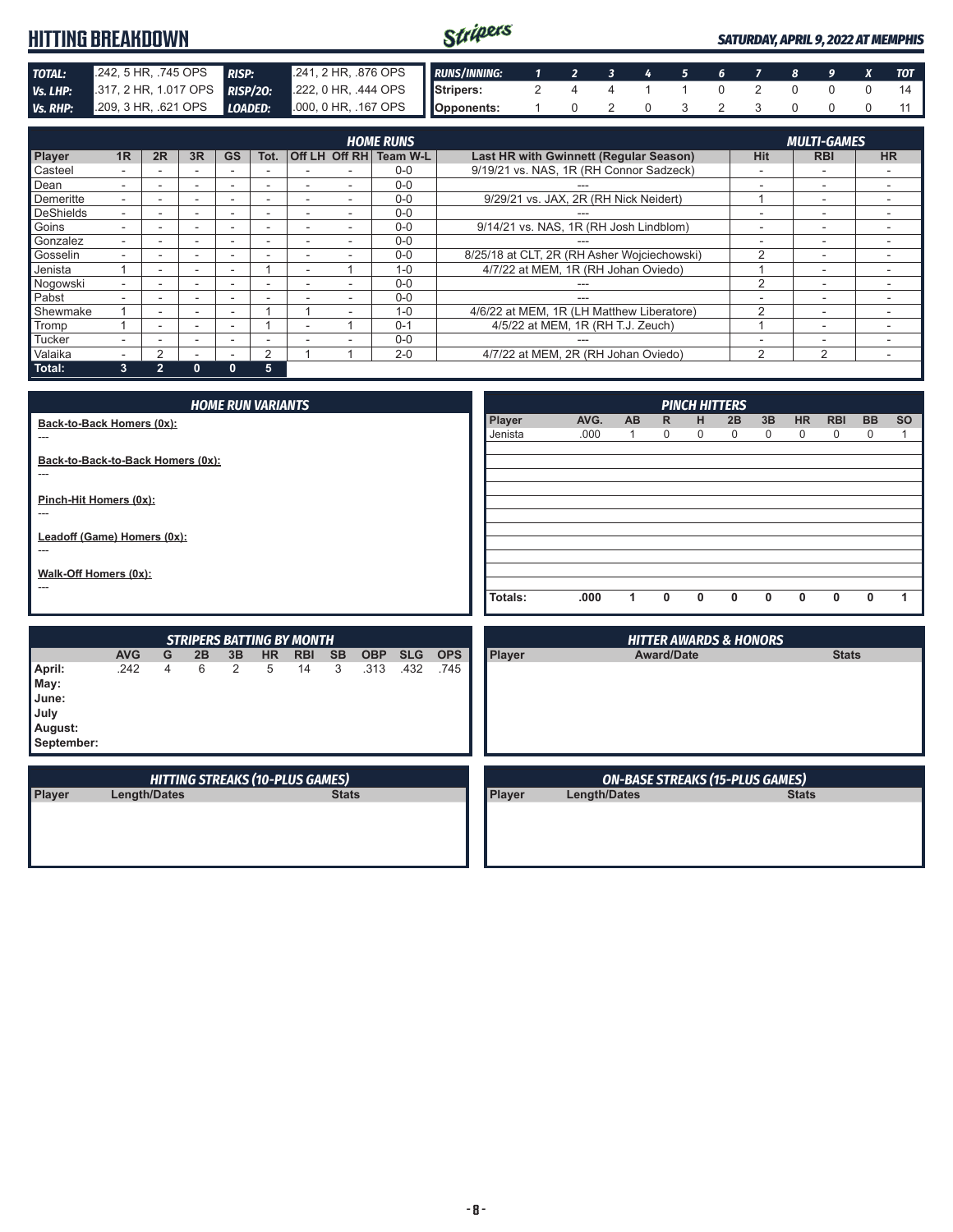## **SEASON SUMMARY**



### **TEAM HIGHS & LOWS**

| <b>OFFENSE:</b>  |  |
|------------------|--|
|                  |  |
|                  |  |
|                  |  |
|                  |  |
|                  |  |
|                  |  |
|                  |  |
|                  |  |
|                  |  |
|                  |  |
|                  |  |
|                  |  |
|                  |  |
|                  |  |
|                  |  |
|                  |  |
|                  |  |
|                  |  |
| <b>PITCHING:</b> |  |
|                  |  |
|                  |  |
|                  |  |
|                  |  |
|                  |  |
|                  |  |
|                  |  |
|                  |  |
|                  |  |
|                  |  |
|                  |  |
| <b>DEFENSE:</b>  |  |
|                  |  |
|                  |  |
|                  |  |

#### **TEAM MISCELLANEOUS**

Most Caught Stealing, Game ........................................................................... None

#### **INDIVIDUAL HIGHS & LOWS**

| <b>HITTING (GAME):</b> |        |
|------------------------|--------|
|                        |        |
|                        |        |
|                        |        |
|                        |        |
|                        |        |
|                        |        |
|                        |        |
|                        |        |
|                        |        |
|                        |        |
|                        |        |
|                        |        |
|                        | . None |

#### **PITCHING (GAME):**

| None |
|------|
|      |

#### **DEFENSE (GAME):**

### **STREAKS**

| <b>OFFENSIVE (LONGEST IN 2022 ONLY):</b> |  |
|------------------------------------------|--|
|                                          |  |
|                                          |  |
|                                          |  |
|                                          |  |

#### **PITCHING (LONGEST IN 2022 ONLY):**

| <u> 1101 MAO (LONOLO I IN 2022 ONE I J.</u> |  |
|---------------------------------------------|--|
|                                             |  |
|                                             |  |
|                                             |  |
|                                             |  |
|                                             |  |
|                                             |  |

19 Runs ....................................................................................... 5/7/21 at Charlotte 10 Runs in an Inning.................................................4/17/11 at Durham (6th Inning) 23 Hits .........................................................................................8/19/12 at Durham Get No-Hit................................................7/5/19-G1 vs. Durham (3 Pitchers, 7.0 IP) 8 Doubles ....................................................................................... 4/8/14 at Norfolk 3 Triples..................................................................................8/20/16 vs. Rochester 6 Homers.....................................................................................5/24/19 vs. Norfolk 3 Homers in an Inning ..............................................5/8/21 at Charlotte (6th Inning) 10 Extra-Base Hits......................................................................8/2/19 vs. Charlotte 5 Stolen Bases ............................................................................4/27/10 vs. Norfolk 12 Walks.................................................................................... 7/15/21 at Charlotte 18 Strikeouts....................................................................... 6/13/19 at Lehigh Valley Ground Into a Triple Play........................................................... 7/30/21 at Memphis 28-Inning Scoring Drought.................................................4/23/16-4/26/16 (28.2 IP)

Multi-Hit Game Streak ......................................................2 Games (3 Players Tied)

### **LAST TIME IT HAPPENED (GWINNETT REGULAR-SEASON HISTORY)**

**TEAM OFFENSE:**

**TEAM PITCHING:**

#### **INDIVIDUAL OFFENSE:**

|                             | Homers, Both Sides of Plate  Drew Waters (5/18/21 at Nashville)            |
|-----------------------------|----------------------------------------------------------------------------|
|                             |                                                                            |
|                             |                                                                            |
|                             | Back-to-Back-to-Back Homers  Arcia/Camargo/Demeritte (5/8/21 at Charlotte) |
|                             |                                                                            |
|                             |                                                                            |
|                             |                                                                            |
|                             |                                                                            |
|                             |                                                                            |
|                             |                                                                            |
|                             |                                                                            |
|                             |                                                                            |
|                             |                                                                            |
|                             |                                                                            |
| <b>INDIVIDUAL PITCHING:</b> |                                                                            |
|                             |                                                                            |

| 9.0-Inning No-Hitter (Solo)Todd Redmond (5/28/10 at Louisville)                |  |
|--------------------------------------------------------------------------------|--|
| 9.0-Inning No-Hitter (Comb.) Wooten/Marksberry/Ramirez (6/30/16 at Louisville) |  |
|                                                                                |  |
|                                                                                |  |
|                                                                                |  |
| 21 Consecutive Saves Converted Jairo Asencio (9/6/09-8/8/11)                   |  |
| 25.0-Inning Scoreless Streak Stephen Marek, 25.1 IP (6/6/10-8/2/10)            |  |

| <b>TEAM DEFENSE:</b> |  |
|----------------------|--|

22 Runs Allowed........................................................................7/13/12 at Louisville 10 Runs Allowed in an Inning .....................................4/9/13 at Durham (1st Inning) 23 Hits Allowed ..........................................................................7/13/12 at Louisville

| <b>TEAM DEFENSE:</b> |  |
|----------------------|--|
|                      |  |
|                      |  |

### **TEAM MISCELLANEOUS:**